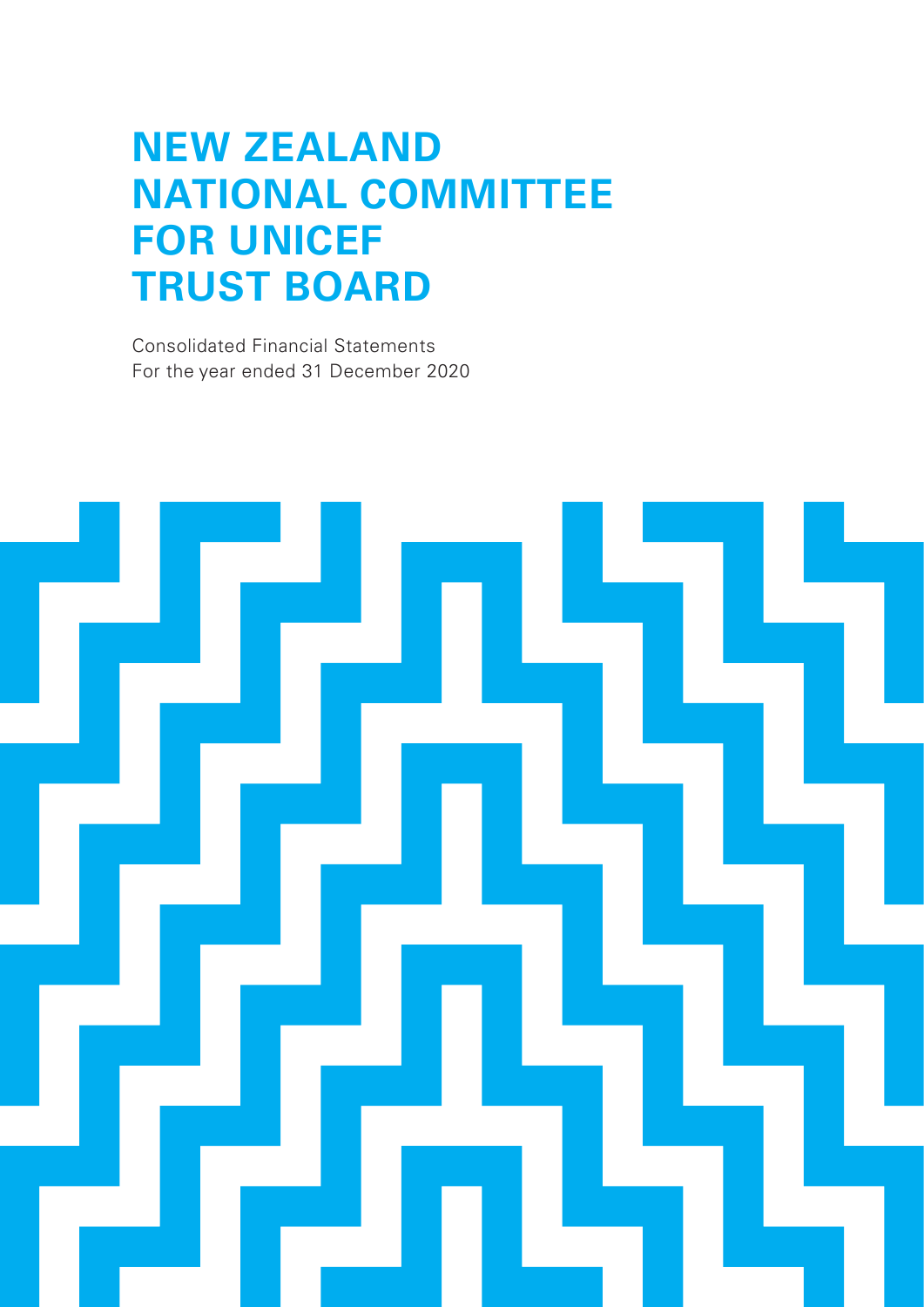Consolidated financial statements For the year ended 31 December 2020

## **CONTENTS**

| Consolidated Statement of Comprehensive Revenue and Expense | 3. |
|-------------------------------------------------------------|----|
| <b>Consolidated Statement of Financial Position</b>         | 4  |
| Consolidated Statement of Changes in Equity                 | 5. |
| <b>Consolidated Statement of Cashflows</b>                  | 6  |
| Notes to the Consolidated Financial Statements              | 7  |
| <b>Auditors Report</b>                                      | 14 |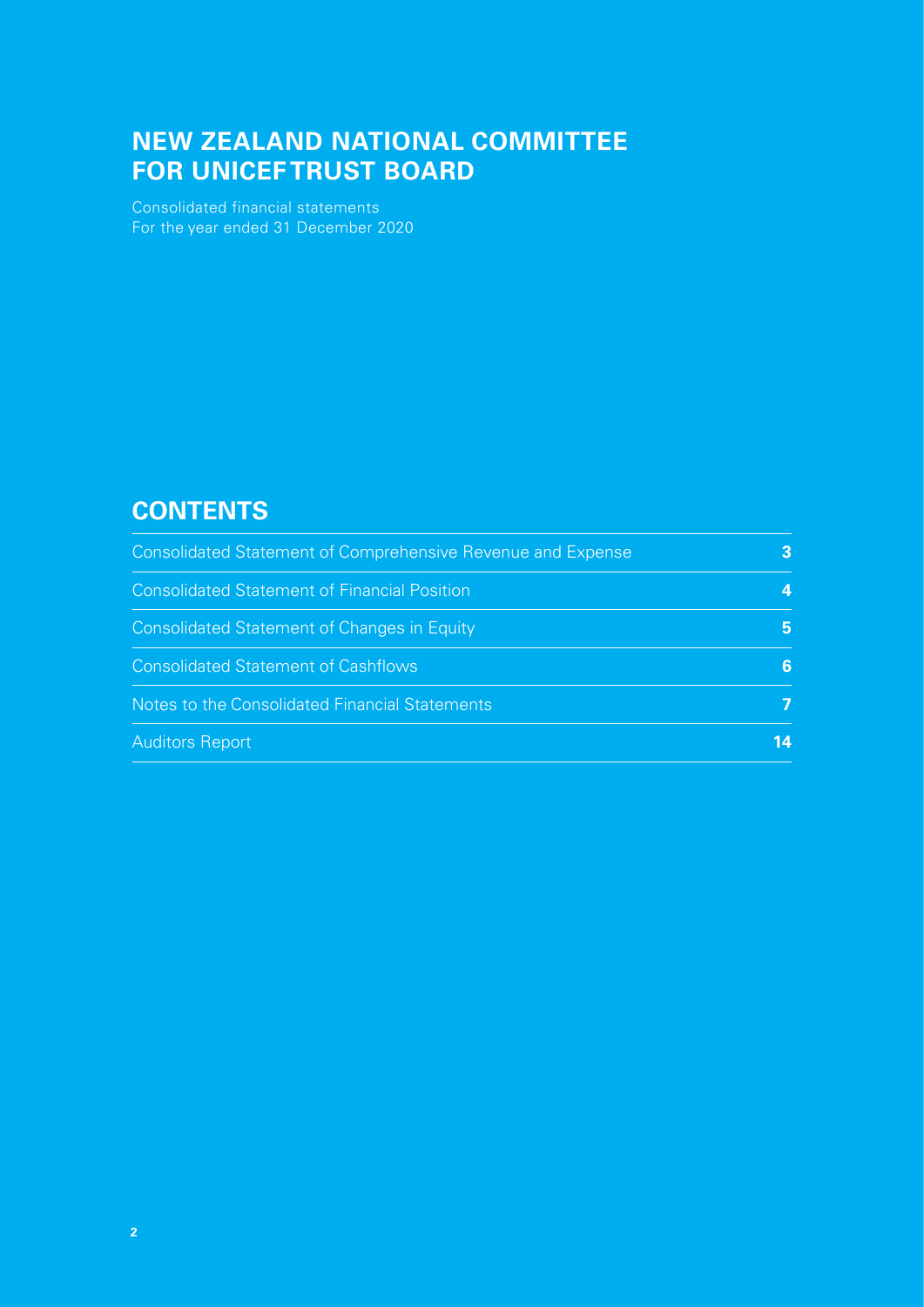Consolidated statement of comprehensive revenue and expense For the year ended 31 December 2020

|                                               |                | 2020       | 2019       |
|-----------------------------------------------|----------------|------------|------------|
|                                               | <b>Notes</b>   | \$         | \$         |
| Revenue                                       |                |            |            |
| <b>Revenue from Exchange Transactions</b>     |                |            |            |
| Interest and Dividend Income                  |                | 17,028     | 22,021     |
| Sundry Income                                 |                | 1,622      | 34,758     |
|                                               |                |            |            |
| <b>Revenue from Non-Exchange Transactions</b> |                |            |            |
| Sundry Income                                 |                | 314,240    | 558,942    |
| Fundraising Income                            | $\overline{2}$ | 13,714,305 | 12,625,770 |
| Unicef Funding                                | $\overline{2}$ | 222,325    | 362,850    |
| <b>TOTAL REVENUE</b>                          |                | 14,269,520 | 13,604,341 |
|                                               |                |            |            |
| <b>Other Gains/(Losses)</b>                   |                |            |            |
| Gain/(Loss) on Investments held at fair value |                | 222,494    | 324,977    |
|                                               |                |            |            |
| <b>Expenditure</b>                            |                |            |            |
| Personnel costs                               |                | 3,896,731  | 4,241,465  |
| Professional fees and subscription            |                | 454,924    | 468,390    |
| Advertising expenses                          |                | 800,256    | 945,162    |
| Governance expenses                           |                | 39,263     | 34,723     |
| Occupancy expenses                            |                | 280,326    | 296,582    |
| International direct project costs            |                | 9,400      | 202,988    |
| Unicef New York Distributions                 |                | 8,333,936  | 6,972,954  |
| Other expenses                                | 3              | 344,787    | 428,120    |
|                                               |                |            |            |
| <b>TOTAL EXPENDITURE</b>                      |                | 14,159,623 | 13,590,384 |
|                                               |                |            |            |
| <b>TOTAL NET SURPLUS/(DEFICIT)</b>            |                | 332,391    | 338,934    |
| <b>TOTAL COMPREHENSIVE INCOME/(LOSS)</b>      |                | 332,391    | 338,934    |

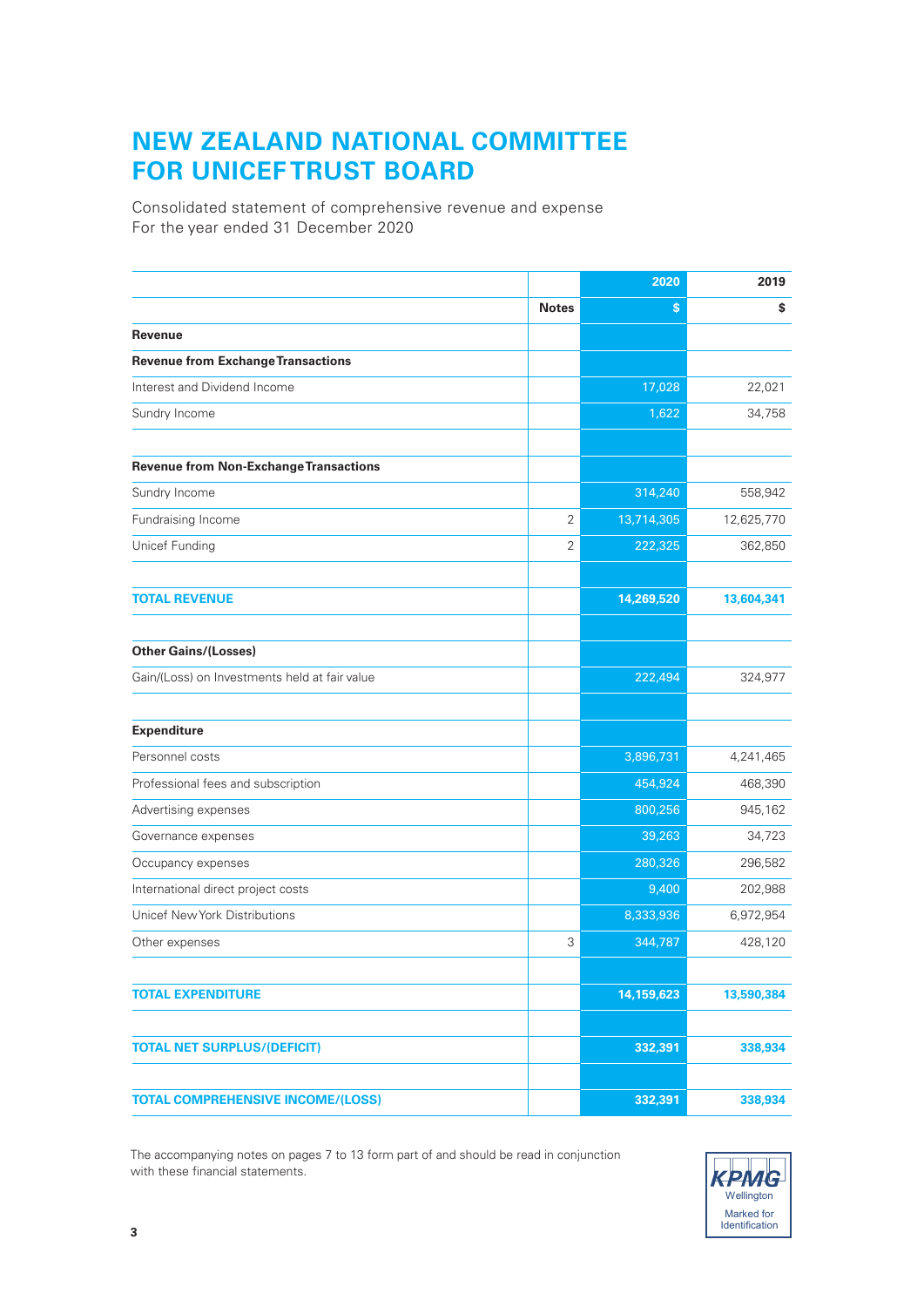Consolidated statement of financial position as at 31 December 2020

|                                        |                | 2020               | 2019      |
|----------------------------------------|----------------|--------------------|-----------|
|                                        | <b>Notes</b>   | $\hat{\mathbf{s}}$ | \$        |
| <b>Current Assets</b>                  |                |                    |           |
| Cash and Cash Equivalents              | 5              | 5,210,214          | 2,685,644 |
| Receivables                            | 6              | 817,001            | 7,076     |
| Prepayments                            |                | 25,382             | 66,330    |
| <b>GST Receivable</b>                  |                | 21,265             | 48,409    |
| <b>TOTAL CURRENT ASSETS</b>            |                | 6,073,862          | 2,807,459 |
| <b>Non-Current Assets</b>              |                |                    |           |
| Property Plant and Equipment           | $\overline{7}$ | 124,126            | 136,094   |
| Investments                            | 8              | 2,468,280          | 2,245,750 |
| <b>TOTAL NON-CURRENT ASSETS</b>        |                | 2,592,406          | 2,381,844 |
| <b>TOTAL ASSETS</b>                    |                | 8,666,268          | 5,189,303 |
| <b>Current Liabilities</b>             |                |                    |           |
| Trade and Other Payables               | 9              | 673,758            | 754,563   |
| Distributions owing to Unicef New York | 10             | 4,935,611          | 1,710,232 |
| <b>TOTAL LIABILITIES</b>               |                | 5,609,369          | 2,464,795 |
| <b>NET ASSETS</b>                      |                | 3,056,899          | 2,724,508 |
| <b>TOTAL EQUITY</b>                    |                | 3,056,899          | 2,724,508 |

For and on behalf of the Trustees, who authorised the issue of these financial statements on 20 April 2021.

Somen Y W, Rutine M

Name **SIMON LW RUTENE**<br>Title *Trustee* Title *Trustee*

Name **MARK OLDERSHAW**<br>Title *Trustee* Title *Trustee*

⊃

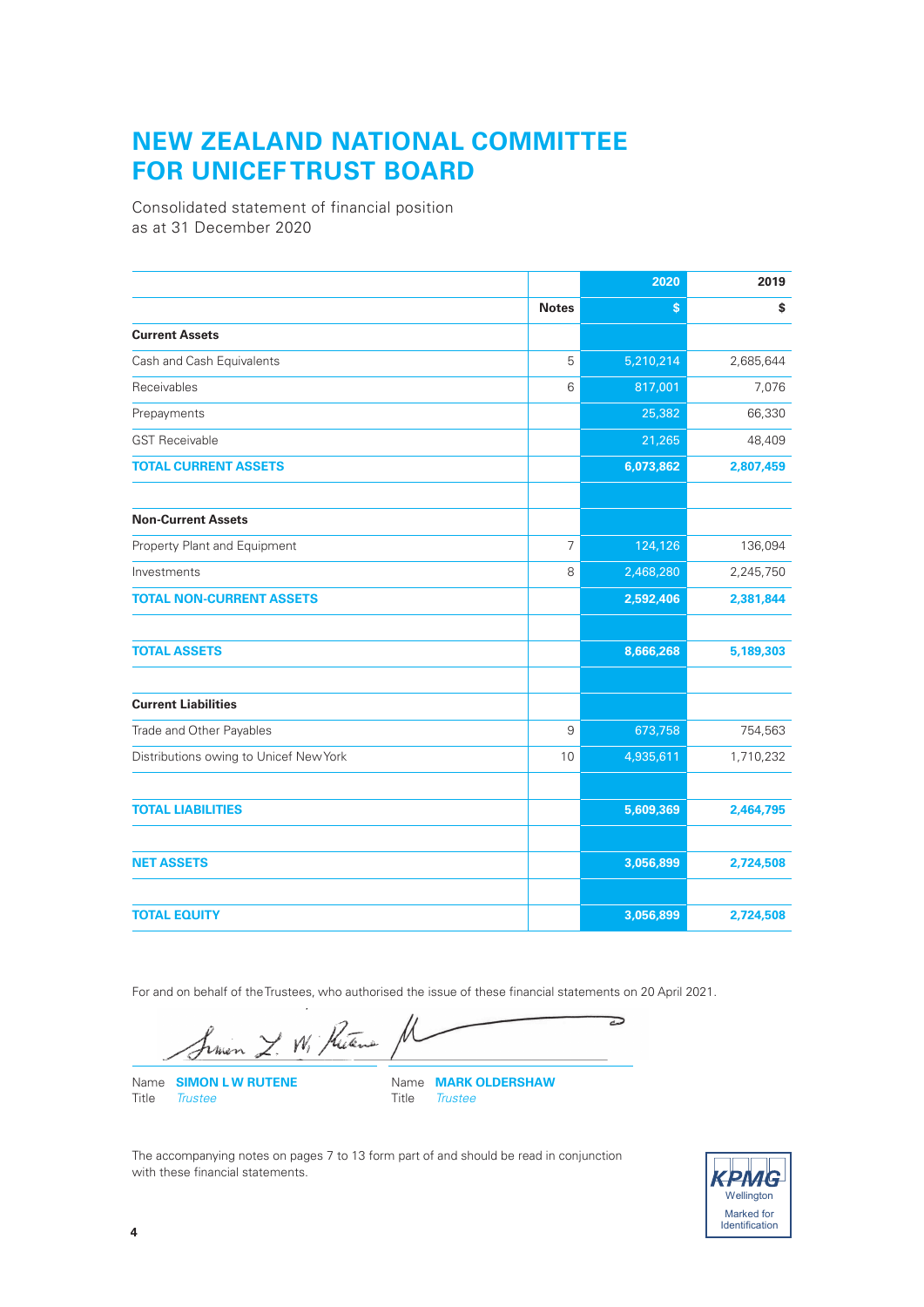Consolidated statement of changes in equity For the year ended 31 December 2020

|                                   | 2020      | 2019      |
|-----------------------------------|-----------|-----------|
|                                   | \$        | S         |
| <b>Opening Equity</b>             | 2,724,508 | 2,385,574 |
|                                   |           |           |
| Total Comprehensive Income/(Loss) | 332,391   | 338,934   |
|                                   |           |           |
| <b>CLOSING EQUITY</b>             | 3,056,899 | 2,724,508 |

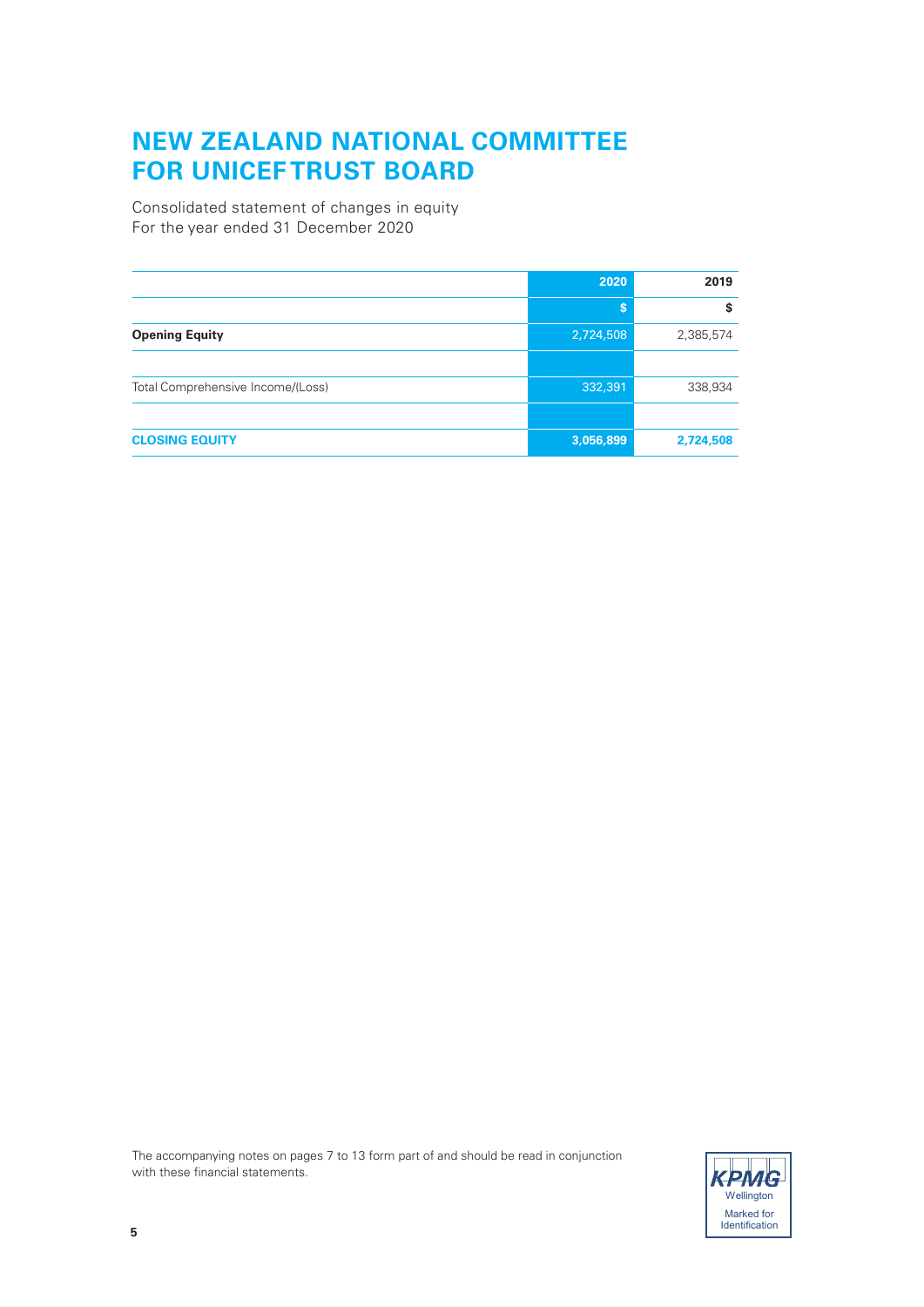Consolidated statement of cash flows For the year ended 31 December 2020

|                                                             | 2020       | 2019       |
|-------------------------------------------------------------|------------|------------|
|                                                             | \$         | \$         |
| <b>Cash Flows from Operating Activities</b>                 |            |            |
| CASH WAS PROVIDED FROM:                                     |            |            |
| Receipts from fundraising and donations                     | 12,768,407 | 12,474,273 |
| Receipts from providing goods and services                  | 2,913      | 168        |
| Unicef funding received                                     | 222,325    | 362,850    |
| Grants received                                             | 343,366    | 576,880    |
| Interest Received                                           | 8,713      | 19,898     |
| Net GST received                                            | 27,144     | 3,569      |
|                                                             | 13,372,868 | 13,437,638 |
| CASH WAS APPLIED TO:                                        |            |            |
| Payments to Suppliers & Employees                           | 5,846,090  | 6,412,434  |
| Net GST paid                                                |            |            |
| Related party payments                                      | 4,967,658  | 7,081,565  |
|                                                             | 10,813,748 | 13,493,999 |
| <b>NET CASH FLOWS FROM OPERATING ACTIVITIES</b>             | 2,559,120  | (56, 361)  |
|                                                             |            |            |
| <b>Cash Flows from Investing Activities</b>                 |            |            |
| CASH WAS PROVIDED FROM:                                     |            |            |
| Sale of Property, Plant and Equipment                       | 889        |            |
| Sale of Investments                                         |            |            |
|                                                             | 889        |            |
| CASH WAS APPLIED TO:                                        |            |            |
| Purchase of Property, Plant and Equipment                   | 35,439     | 10,099     |
|                                                             | 35,439     | 10,099     |
| <b>NET CASH FLOWS FROM INVESTING ACTIVITIES</b>             | (34, 550)  | (10,099)   |
|                                                             |            |            |
| <b>NET INCREASE/(DECREASE) IN CASH AND CASH EQUIVALENTS</b> | 2,524,570  | (66, 460)  |
|                                                             |            |            |
| Add: Opening Cash Balance                                   | 2,685,644  | 2,752,104  |
|                                                             |            |            |
| <b>CASH AND CASH EQUIVALENTS</b>                            | 5,210,214  | 2,685,644  |

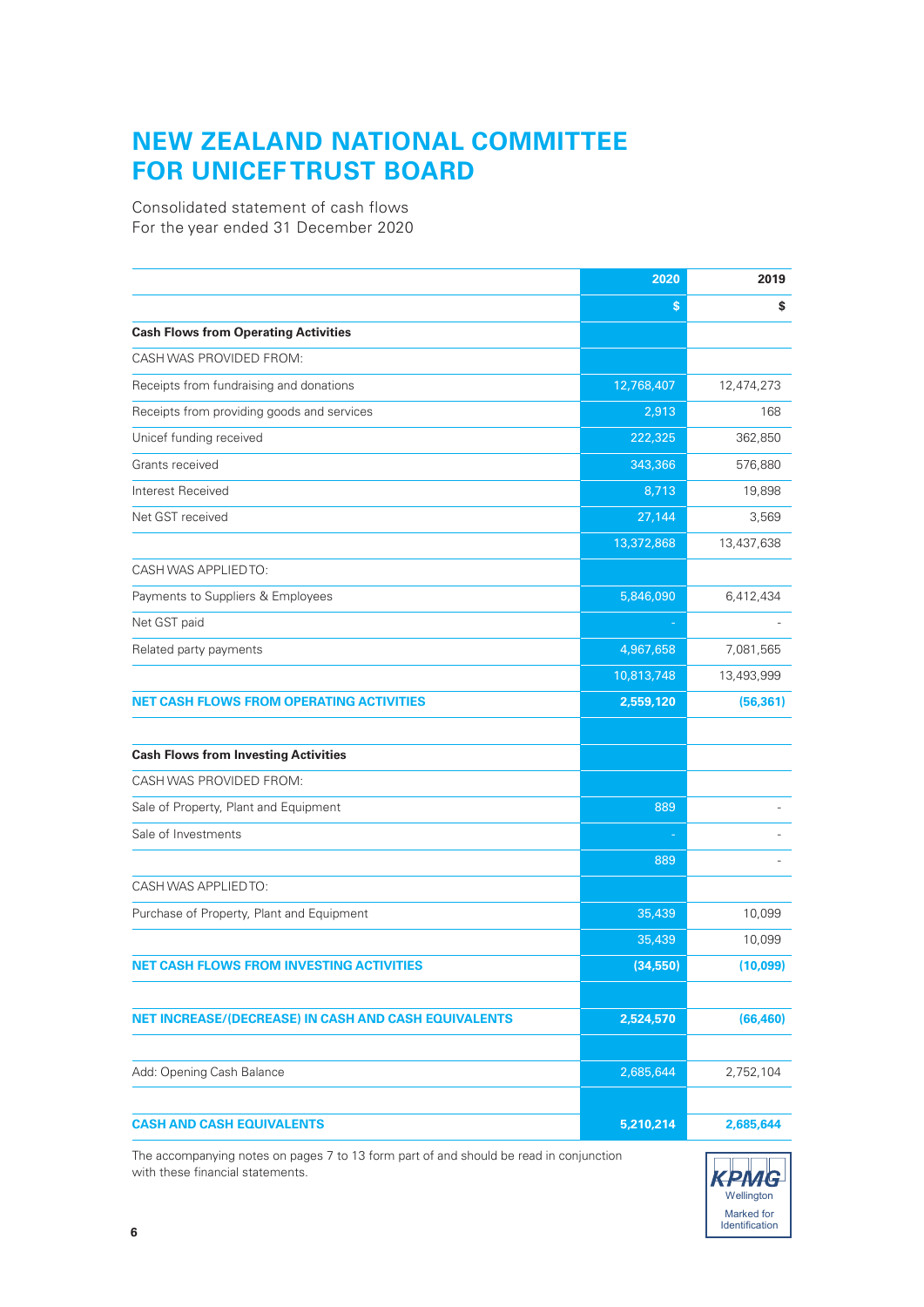Notes to the consolidated financial statements For the year ended 31 December 2020

#### **1. STATEMENT OF ACCOUNTING POLICIES FOR THE YEAR ENDED 31 DECEMBER 2020**

#### **Reporting Entity**

The New Zealand National Committee for UNICEF Trust Board (the "Trust") is a charitable trust registered under the Charitable Trust Act 1957 and is registered as a Charity (no.CC35979) under the Charities Act 2005.

#### **Statement of Compliance**

The consolidated financial statements have been prepared in accordance with Generally Accepted Accounting Practice in New Zealand ("NZ GAAP"). They comply with Public Benefit Entity Standards ("PBE Standards"). The financial statements have been prepared in accordance with Tier 2 PBE Reduced Disclosure Regime (RDR) Standards and all disclosure concessions available have been applied. The Trust is a public benefit not for profit entity and is eligible to apply Tier 2 PBE Standards on the basis that it does not have public accountability and is not defined as large as it does not have operating expenses greater than \$30 million dollars.

#### **Basis of Preparation**

The financial statements have been prepared on a going concern basis, and the accounting policies have been applied consistently throughout the period.

The functional and presentation currency for these financial statements is New Zealand Dollars rounded to the nearest dollar.

#### **Basis of Consolidation**

These financial statements comprise of the financial statements of the Trust and the Unicef Children's Foundation Trust ("the Foundation") which it controls. The financial statements of controlled entities are prepared for the same reporting period and apply accounting policies consistent to the Trust. In preparing the group financial statements, all material intragroup transactions and balances have been eliminated. Controlled entities are consolidated from the date in which control is obtained to the date on which control is lost.

#### **Measurement Base**

The financial statements have been prepared on a historical cost basis, with the exception of investments in financial assets which have been measured at fair value.

#### **Changes in Accounting Policies**

There have been no changes in accounting policies.

#### **Critical Accounting Estimates and Assumptions**

In preparing these financial statements the Trustees have not made any significant estimates or assumptions.

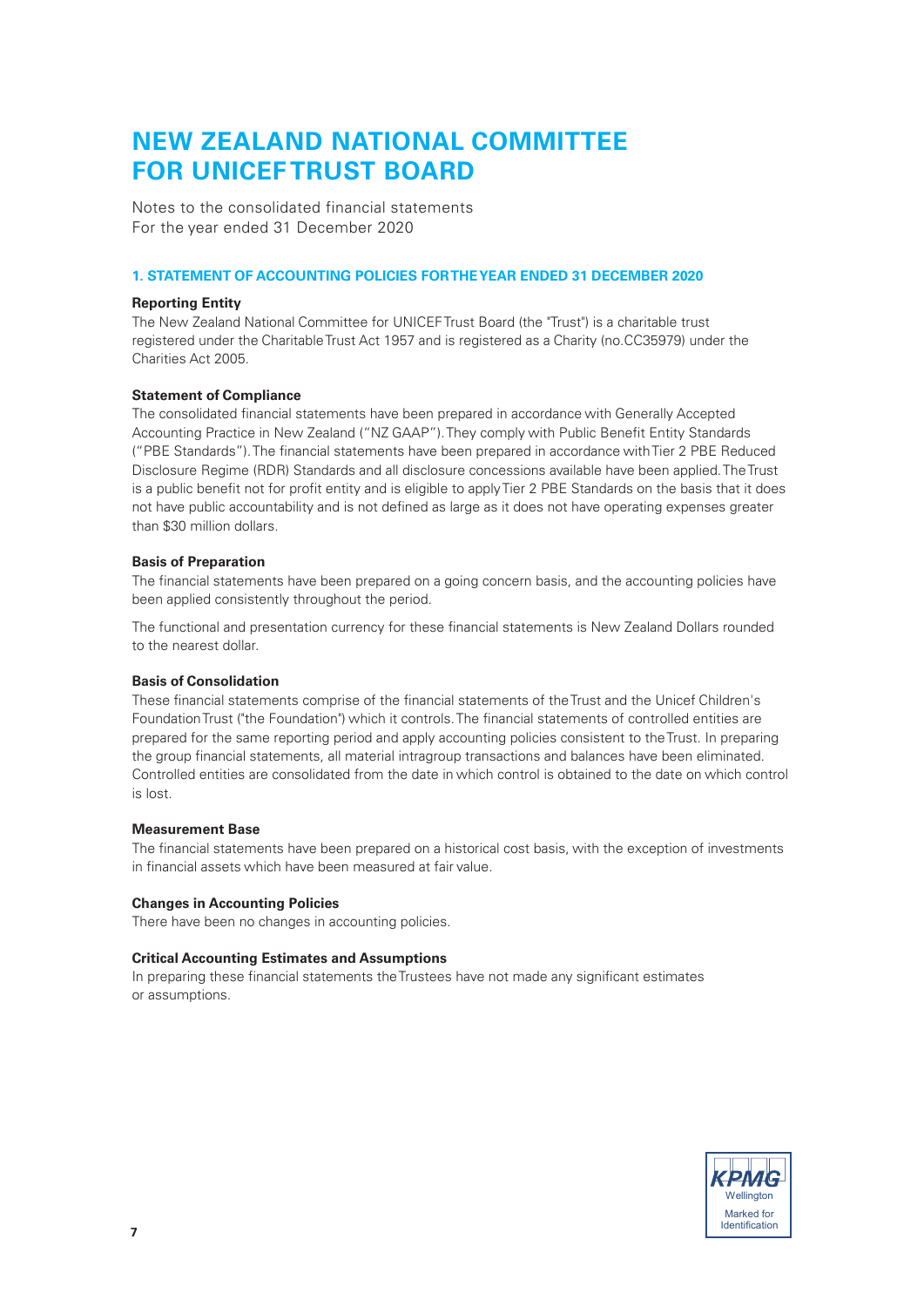Notes to the consolidated financial statements For the year ended 31 December 2020

#### **2. REVENUE**

**Revenue from exchange transactions** are transactions in which the Trust receives services or assets and directly gives approximately equal value, primarily in the form of cash, goods, services or use of assets, to another individual or entity in exchange. Revenue is recognised in comprehensive revenue and expense on an accrual basis when earned. Exchange revenue includes:

- › **Sundry income**, which includes revenue from the sale of goods which is recognised when the risks and rewards of ownership have been significantly transferred to the buyer; and
- › **Interest and dividend income**, which is recognised when a right to receive payments has been established;

**Revenue from Non-Exchange transactions** are transactions that the Trust either receives or gives value to/from another individual or entity without directly giving or receiving approximately equal value in exchange.

The recognition of non-exchange revenue depends on the nature of any stipulations attached to the inflow of resources received. Stipulations which specifically require the Trust to return the inflow of resources if they are not utilised in the way stipulated, results in the recognition of revenue in advance, rather than the immediate recognition of non-exchange revenue. Non-exchange revenue includes Fundraising Income and NZPFID/SDF grants.

|                                | 2020       | 2019       |
|--------------------------------|------------|------------|
|                                |            | \$         |
| Fundraising Income             |            |            |
| Pledge                         | 7,169,992  | 7,390,223  |
| <b>Bequests</b>                | 927,453    | 184,332    |
| Appeals                        | 1,577,965  | 1,381,847  |
| NZ Government NZPFID/SDF funds | 3,050,886  | 2,866,580  |
| Corporates                     | 459,085    | 685,267    |
| Other                          | 528,924    | 117,521    |
|                                | 13,714,305 | 12,625,770 |

**Revenue from agency transactions:** In 2020, the Trust ran an appeal to raise funds which were remitted to the New Zealand Salvation Army. The Trust transferred the net value of the donations received (gross donations less the bank/merchant fees deducted by the payment gateways). The funds were used by the New Zealand Salvation Army to provide food parcels to families undergoing hardship as a result of the Covid-19 pandemic. The arrangement with New Zealand Salvation Army has been deemed to be an agency relationship. Therefore the remittance total of \$733,986 has been netted off against the fundraising income in the Statement of Comprehensive Revenue and Expense.

|                | 2020    | 2019    |
|----------------|---------|---------|
|                |         |         |
| Unicef Funding | 222,325 | 362,850 |

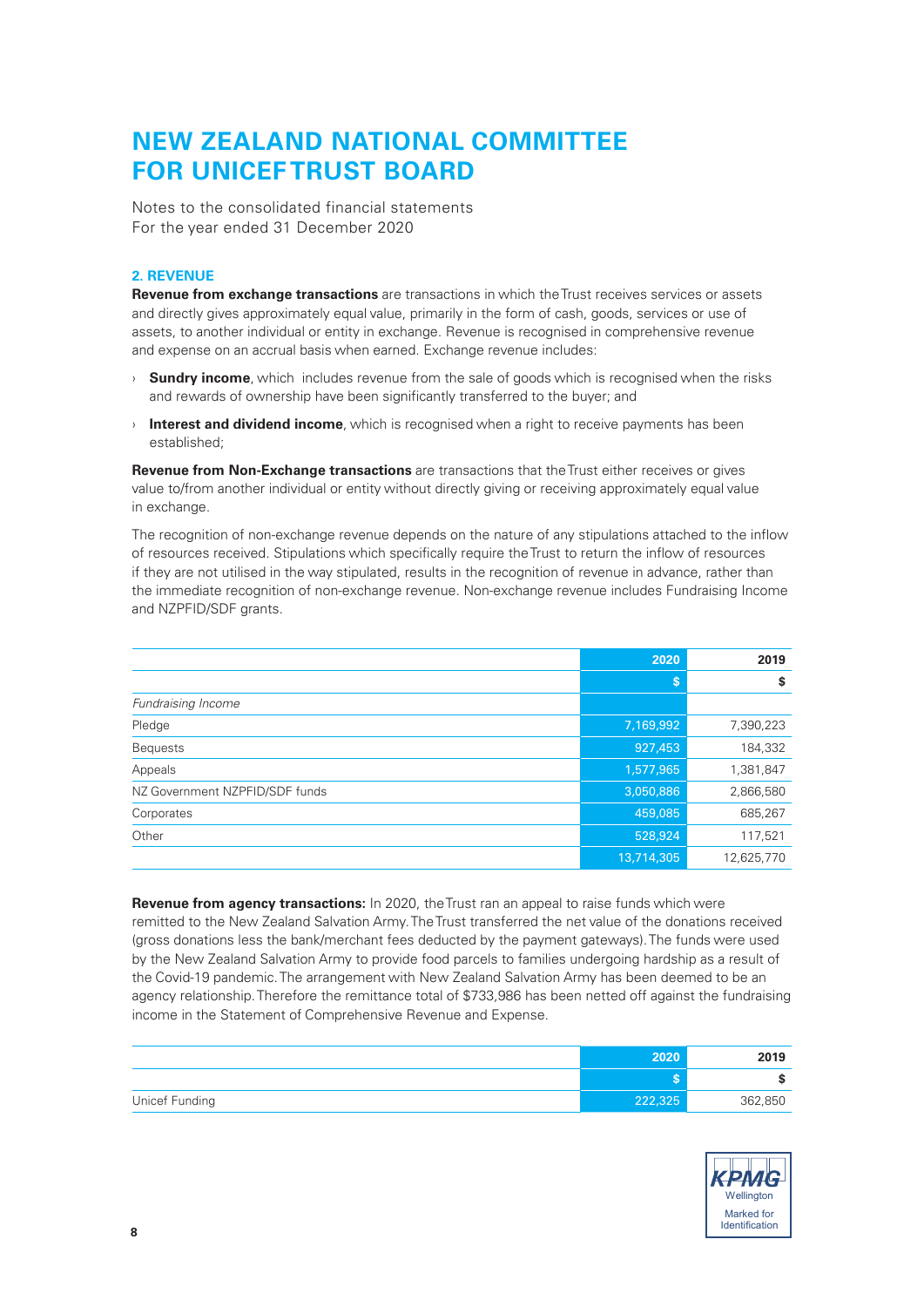Notes to the consolidated financial statements For the year ended 31 December 2020

#### **3. OTHER EXPENSES**

|                                                  | 2020   | 2019   |
|--------------------------------------------------|--------|--------|
|                                                  |        |        |
| Other Expenses Include                           |        |        |
| <b>Audit Fees</b>                                |        |        |
| - Fees for the audit of the financial statements | 15,500 | 7,500  |
| Depreciation                                     | 45,447 | 51,461 |

#### **4. OPERATING LEASES:**

The Trust leases premises in Auckland and Wellington.

|                                    | 2020      | 2019      |
|------------------------------------|-----------|-----------|
|                                    |           | \$        |
| <b>Operating Lease Commitments</b> |           |           |
| Within 1 year                      | 144,100   | 141,159   |
| Within 1-2 years                   | 126,406   | 147,057   |
| Within 2-5 years                   | 361,523   | 342,458   |
| Beyond 5 years                     | 377,089   | 487,457   |
|                                    | 1,009,118 | 1,118,131 |

#### **5. CASH AND CASH EQUIVALENTS**

Cash and cash equivalents includes cash on hand and deposits held at call with banks.

|                                     | 2020      | 2019      |
|-------------------------------------|-----------|-----------|
|                                     |           | s         |
| Petty Cash                          | 400       | 400       |
| ANZ Bank- Money Market Call Account | 150,336   | 103,237   |
| ANZ Bank-Business Call Account      | 2,373,793 | 1,302,027 |
| <b>ANZ Call Account</b>             | 761,445   | 665,596   |
| ANZ Bank- Current Account (CF)      | 124,240   | 14,384    |
| ANZ Bank-Term Deposit               | 1,800,000 | 600,000   |
|                                     | 5,210,214 | 2.685.644 |

#### **6. RECEIVABLES**

Receivables are stated at their estimated realisable value after providing against debts where collection is doubtful.

|                           | 2020    | 2019  |
|---------------------------|---------|-------|
|                           |         |       |
| Crypto currency donations | 805,000 |       |
| Exchange receivables      | 12,001  | 7,076 |
|                           | 817,001 | 7,076 |

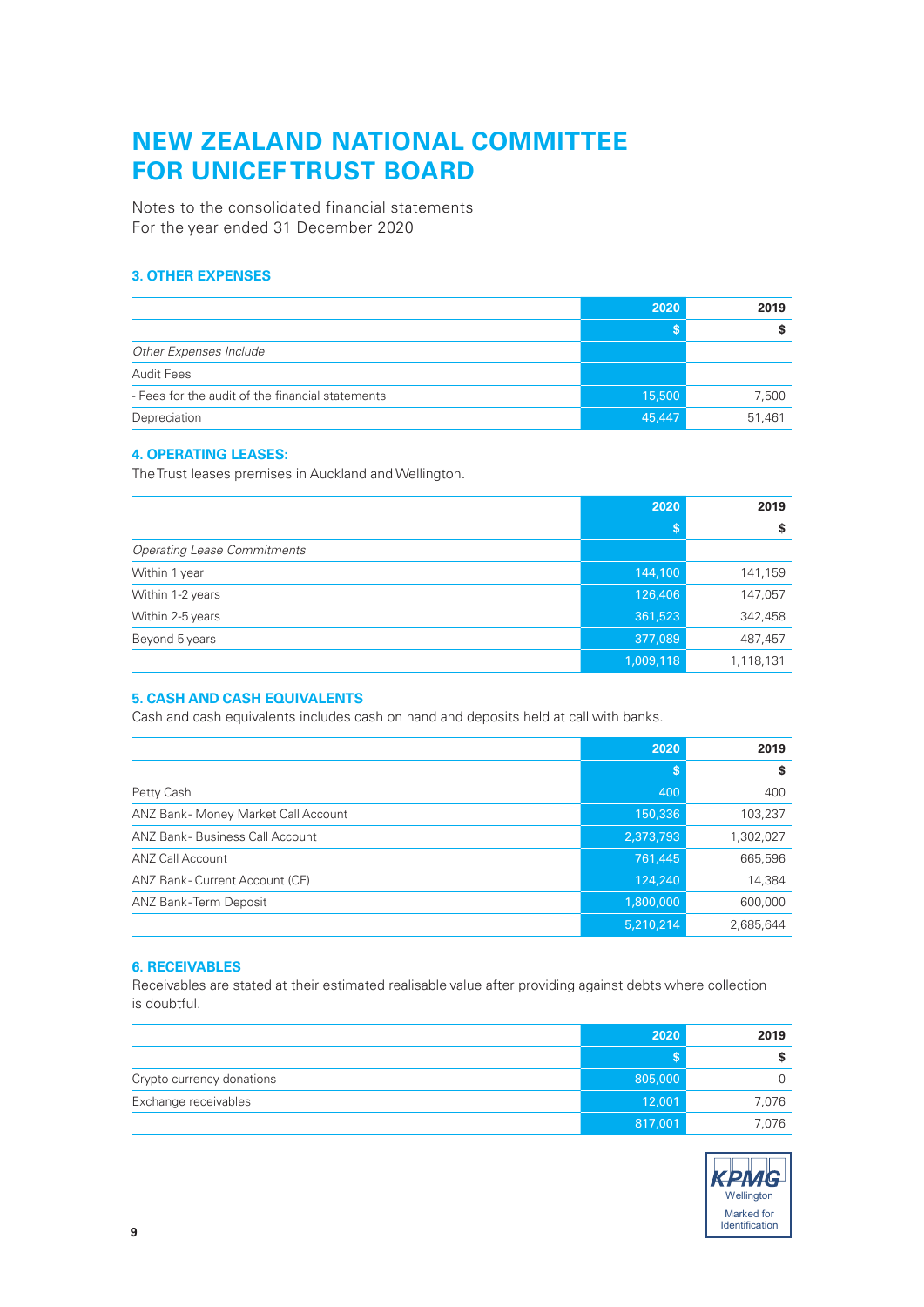Notes to the consolidated financial statements For the year ended 31 December 2020

#### **7. PROPERTY, PLANT AND EQUIPMENT**

#### *Depreciation*

Property, plant and equipment are stated at cost less accumulated depreciation. Depreciation has been calculated using the rates detailed below.

| Asset Class                   | <b>Depreciation Rate</b>     |
|-------------------------------|------------------------------|
| Computer Equipment            | $25\% - 48\%$ DV*            |
| <b>Furniture and Fittings</b> | 11.4% - 18% DV               |
| Office Equipment              | 10% - 39.6% DV               |
| Motor Vehicles                | 30% DV                       |
| Leasehold Improvements        | Effective life 6 years SL ** |
|                               |                              |

*\* DV = Diminishing Value; \*\* SL = Straight line*

#### *Impairment*

The Trust's assets are considered to be non-cash generating as they are not held for the primary purpose of generating a commercial return.

At each reporting date, a review is undertaken of the carrying amounts of assets to determine whether there is any indication of impairment. If any such indication exists, the recoverable service amount of the asset (as defined in PBE IPSAS 21: Impairment of non-cash generating assets) is estimated in order to determine the extent of the loss. No impairments were made in the current period (2019: none).

|                                                          | Office<br>Equipment      | Furniture<br>& Fittings | Computer<br>Equipment | Leasehold<br>Improvements | Motor<br>Vehicles | Total   |
|----------------------------------------------------------|--------------------------|-------------------------|-----------------------|---------------------------|-------------------|---------|
| 2020                                                     |                          |                         |                       |                           |                   |         |
| Cost                                                     |                          |                         |                       |                           |                   |         |
| Opening Balance                                          | 19,549                   | 18,244                  | 321,526               | 112,457                   | 17,130            | 488,906 |
| Additions                                                | $\overline{\phantom{a}}$ |                         | 35,439                | $\overline{\phantom{0}}$  |                   | 35,439  |
| <b>Disposals</b>                                         | 608                      |                         | 9,435                 | $\overline{a}$            |                   | 10,043  |
| Closing Balance                                          | 18,941                   | 18,244                  | 347,530               | 112,457                   | 17,130            | 514,302 |
| <b>Accumulated Depreciation</b><br>and Impairment Losses |                          |                         |                       |                           |                   |         |
| Opening Balance                                          | 10,981                   | 9,769                   | 288,432               | 29,260                    | 14,370            | 352,812 |
| Depreciation expense                                     | 1,656                    | 1,525                   | 22,695                | 18,743                    | 828               | 45,447  |
| Depreciation reversed on disposal                        | 371                      |                         | 7,712                 | $\overline{\phantom{0}}$  |                   | 8,083   |
| Closing Balance                                          | 12,266                   | 11,294                  | 303,415               | 48,003                    | 15,198            | 390,176 |
| <b>Carrying Amount</b>                                   |                          |                         |                       |                           |                   |         |
| <b>Opening Carrying Amount</b>                           | 8,568                    | 8,475                   | 33,094                | 83,197                    | 2,760             | 136,094 |
| Closing Carrying Amount                                  | 6,675                    | 6,950                   | 44,115                | 64,454                    | 1,932             | 124,126 |

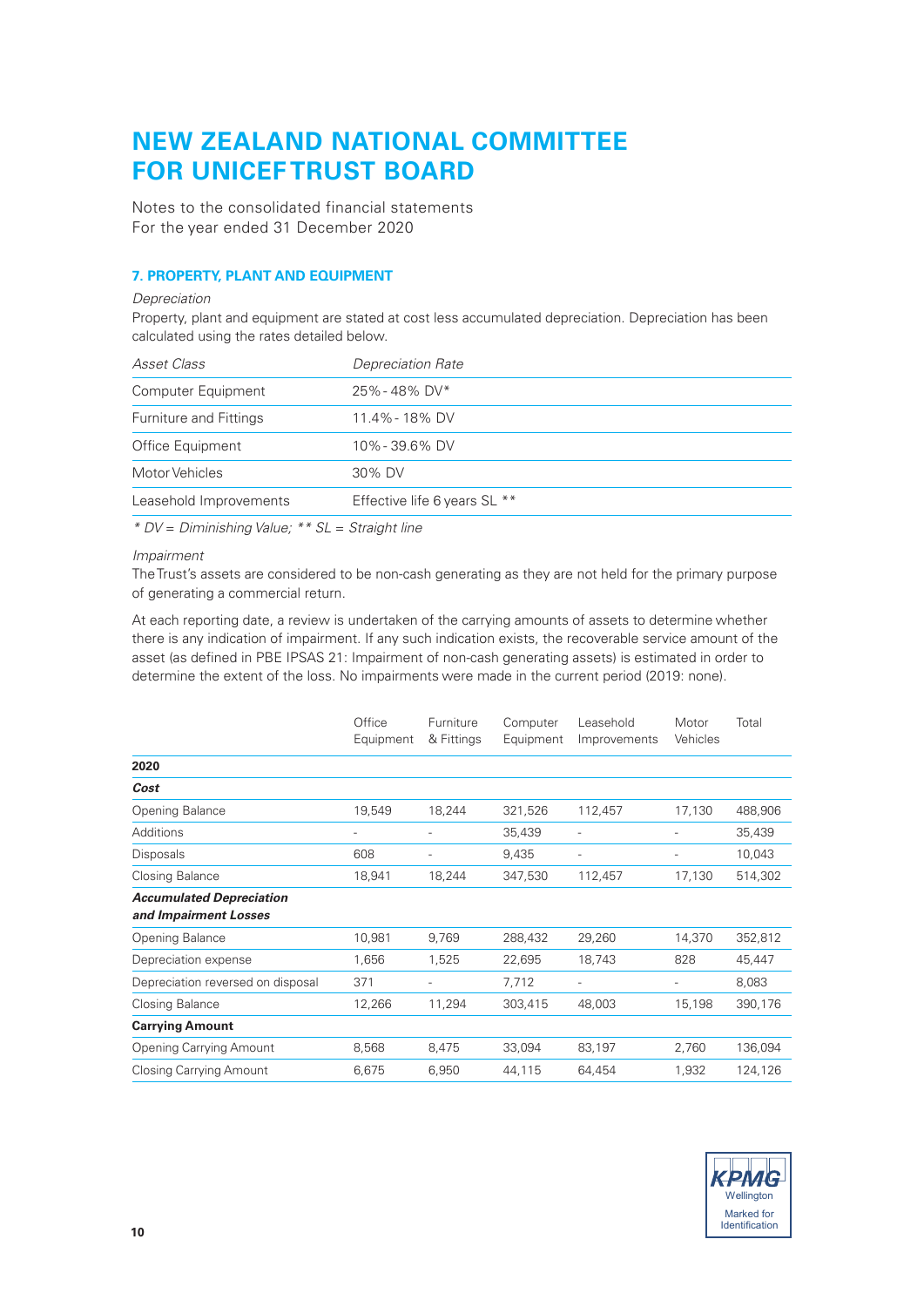Notes to the consolidated financial statements For the year ended 31 December 2020

|                                                          | Office    | Furniture  | Computer  | Leasehold                    | Motor          | Total   |
|----------------------------------------------------------|-----------|------------|-----------|------------------------------|----------------|---------|
|                                                          | Equipment | & Fittings | Equipment | Improvements                 | Vehicles       |         |
| 2019                                                     |           |            |           |                              |                |         |
| Cost                                                     |           |            |           |                              |                |         |
| Opening Balance                                          | 24,157    | 20,797     | 359,956   | 112,457                      | 17,130         | 534,497 |
| Additions                                                |           |            | 10,099    | $\overline{\phantom{0}}$     |                | 10,099  |
| <b>Disposals</b>                                         | 4,608     | 2,553      | 48,529    | $\qquad \qquad \blacksquare$ | $\overline{a}$ | 55,690  |
| Closing Balance                                          | 19,549    | 18,244     | 321,526   | 112,457                      | 17,130         | 488,906 |
| <b>Accumulated Depreciation</b><br>and Impairment Losses |           |            |           |                              |                |         |
| Opening Balance                                          | 11,848    | 10,111     | 307,179   | 10,517                       | 13,187         | 352,842 |
| Depreciation expense                                     | 2,128     | 1,860      | 27,547    | 18,743                       | 1,183          | 51,461  |
| Depreciation reversed on disposal                        | 2,995     | 2,202      | 46,294    | $\overline{\phantom{a}}$     | $\overline{a}$ | 51,491  |
| Closing Balance                                          | 10,981    | 9,769      | 288,432   | 29,260                       | 14,370         | 352,812 |
| <b>Carrying Amount</b>                                   |           |            |           |                              |                |         |
| <b>Opening Carrying Amount</b>                           | 12,309    | 10,686     | 52,777    | 101,940                      | 3,943          | 181,655 |
| <b>Closing Carrying Amount</b>                           | 8,568     | 8,475      | 33,094    | 83,197                       | 2,760          | 136,094 |
|                                                          |           |            |           |                              |                |         |

#### **8. INVESTMENTS**

Investments are held in a fund portfolio managed by Kiwi Wealth. The portfolio is managed in accordance with its statement of investment policies and objectives to reduce risks. It largely consists of cash equivalents and low risk equity investments. Amounts are recognised at fair value at balance date. Unrealised gains or losses are recorded in the Statement of Comprehensive Revenue and Expense. Realised gains or losses on disposal of investments are recognised to the Statement of Comprehensive Revenue and Expense immediately. The Trust has restricted use of these investments as they are held by the Children's Foundation. The distribution of income from the investments is subject to approval by the UNICEF Childrens Foundation Board.

|                                         | 2020      | 2019      |
|-----------------------------------------|-----------|-----------|
|                                         |           |           |
| Kiwi Wealth - Cash                      | 819       | 1.244     |
| Kiwi Wealth-Convertibles/Fixed Interest | 1,029,901 | 860,258   |
| Kiwi Wealth - Stocks                    | 1,437,560 | 1,384,248 |
|                                         | 2,468,280 | 2.245.750 |

#### **9. TRADE AND OTHER PAYABLES**

|                                    | 2020    | 2019    |  |
|------------------------------------|---------|---------|--|
|                                    |         | \$      |  |
| Annual leave and other staff costs | 426,747 | 454,902 |  |
| <b>Accounts Payable</b>            | 149,203 | 233,695 |  |
| Other                              | 81,842  | 65,966  |  |
|                                    | 657,792 | 754,563 |  |

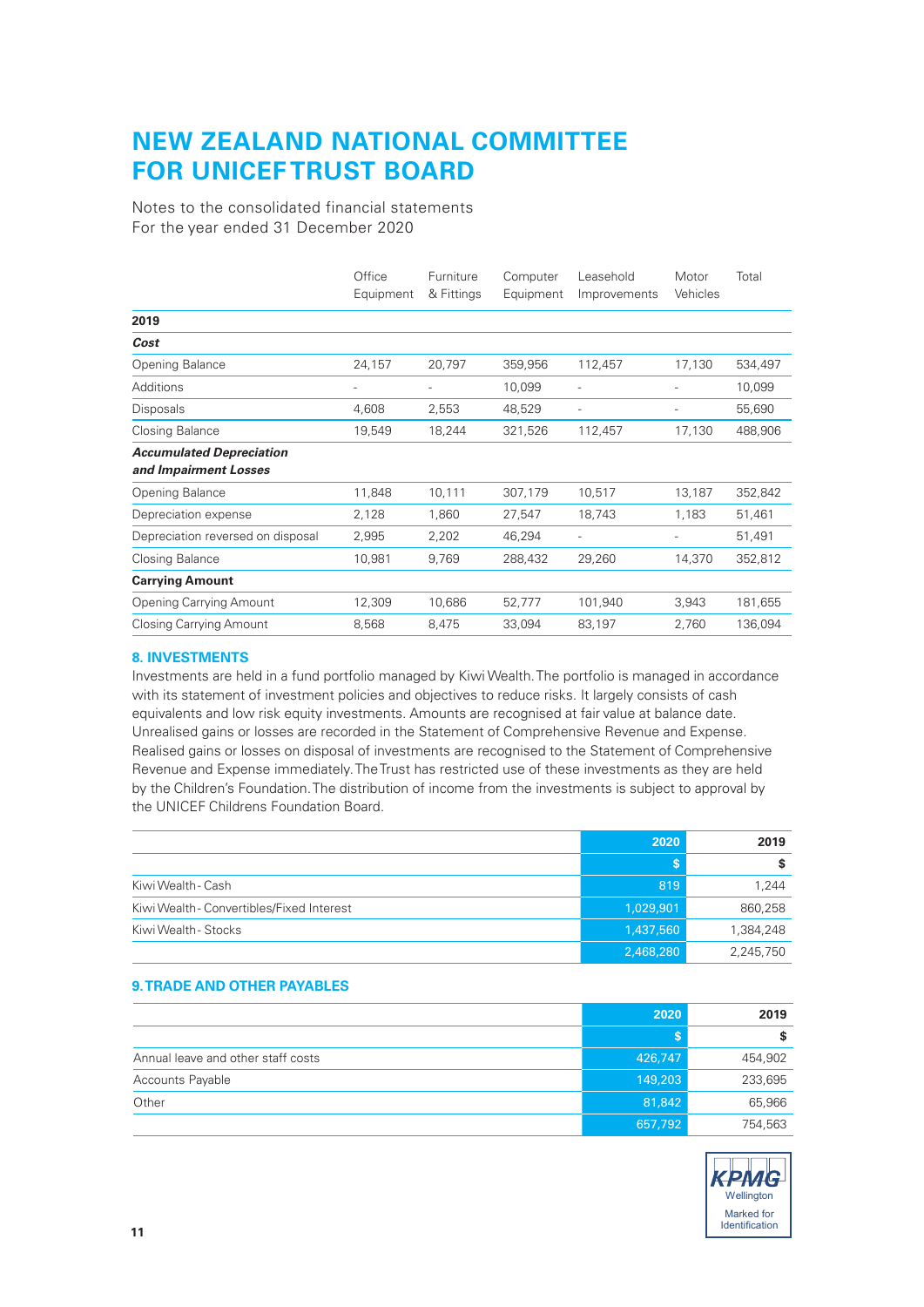Notes to the consolidated financial statements For the year ended 31 December 2020

#### **10. RELATED PARTY DISCLOSURES**

#### *Related Party Transactions*

The New Zealand National Committee has raised funds totalling \$8,333,936 (2019: \$6,972,954). Of this total, \$3,398,325 (2019: \$5,262,723) was transferred to UNICEF New York during the twelve months to 31 December 2020. The balance of \$4,935,611 (2019: \$1,710,232) will be transferred to UNICEF New York in 2021. The funds are for the following areas: Vanuatu, Timor-Leste, India, Syria, Solomon Islands, Yemen, Kiribati, Samoa, Ethiopia, Afghanistan, Papua New Guinea, Fiji, Tuvalu, Beirut, South Sudan, Bangladesh, Guatemala, Pacific and global general/nutrition/emergencies/immunisation.

The New Zealand Committee received grants from the UNICEF Geneva office as at 31 December 2020: \$222,325 (2019: \$362,850).

The Trustees are not entitled to any remuneration for their services but are entitled to reimbursement of expenditure incurred by them carrying out activities for and on behalf of the Trust Board of National Committee. Total Expenditure reimbursed to Trustees in 2020 was \$6,216 (2019: \$3,129).

#### *Key Management Personnel Compensation*

The remuneration of key management personnel during the year was as follows:

|                                    | 2020    | 2019    |
|------------------------------------|---------|---------|
|                                    |         | s       |
| Short Term Employee Benefits       | 875,064 | 680,396 |
| Other                              | 6,216   | 3,129   |
|                                    | 881,280 | 683,525 |
|                                    |         |         |
|                                    | 2020    | 2019    |
| Number of Key Management Personnel |         | 6       |

#### **11. FINANCIAL INSTRUMENTS**

Financial instruments are those contracts entered into by the Trust which result in the creation of either a financial asset or liability for both the Trust and the other contracting entity or individual. Financial instruments result in the recognition of financial assets and liabilities for the Trust at the point where the Trust becomes party to the contractual provisions of the instrument.

#### *Financial Assets*

The Trust only holds financial assets classified as fair value through surplus and deficit and loans and receivables. The Trusts financial assets comprise of cash and cash equivalents, investments and accounts receivable and other receivables. The carry value of all financial assets is equal to their fair value.

#### *Financial Liabilities*

Financial liabilities are classified either 'at fair value through surplus or deficit', or 'measured at amortised cost'. The Trust only holds financial liabilities measured at amortised cost.

Other financial liabilities are measured at amortised cost and comprise of accounts payable and other payable balances recognised when the Trust becomes obliged to make future payments resulting from the purchase of goods and services. The carrying value of all financial liabilities is equal to their fair value.

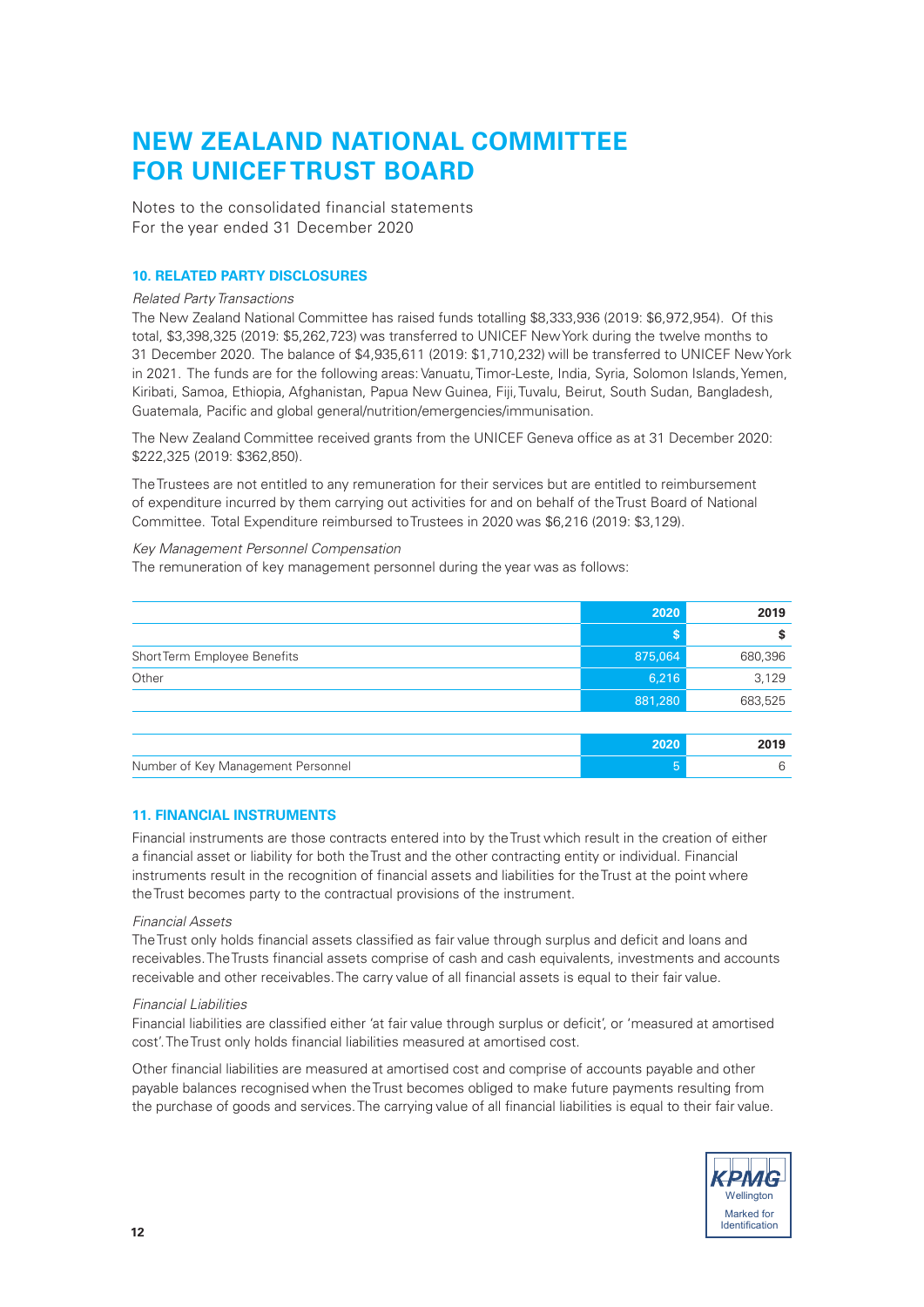Notes to the consolidated financial statements For the year ended 31 December 2020

#### **12. CONTINGENT ASSETS AND LIABILITIES**

There are no contingent liabilities or contingent assets at 31 December 2020 (2019: None).

#### **13. SUBSEQUENT EVENTS**

There were no subsequent events. (2019: none).

#### **14. IMPACT OF COVID-19**

On 11 March 2020, the World Health Organisation announced that the coronavirus ('COVID-19') outbreak be classified as a pandemic. At the date of the 31 December 2019 report, it was too early to determine the full impact COVID-19 was going to have on the Trust.

On 26 March 2020, the New Zealand Government increased the COVID-19 alert level to level 4, which resulted in a nation-wide lockdown. The Trust stopped all on-street fundraising and all other staff were required to work remotely from home. During the months of April to June, the Board met remotely on a weekly to fortnightly basis, primarily to monitor key revenue KPIs and cash reserves levels.

The impact of COVID-19 in 2020 has been manageable due to a combination of reduced expense levels, continuing donor retention activities through redeployment of fundraisers to telemarketing roles and being able to gradually recommence on-street fundraising from level 2 onwards.

As at 31 December 2020, the Trust is in a strong financial position. The \$4.9 million owing to Unicef New York will be remitted during the first six months of 2021. The Trust will continue to hold sufficient cash reserves to help mitigate any adverse financial impacts arising from COVID-19 or any other situation. In the 2021 financial year, the Trust will continue to develop new revenue streams including corporate and high net worth, as well as harness digitalization benefits in appeal management.

Based on the above factors, the Board of Trustees considers the preparation of the financial statements on a going concern basis as appropriate.

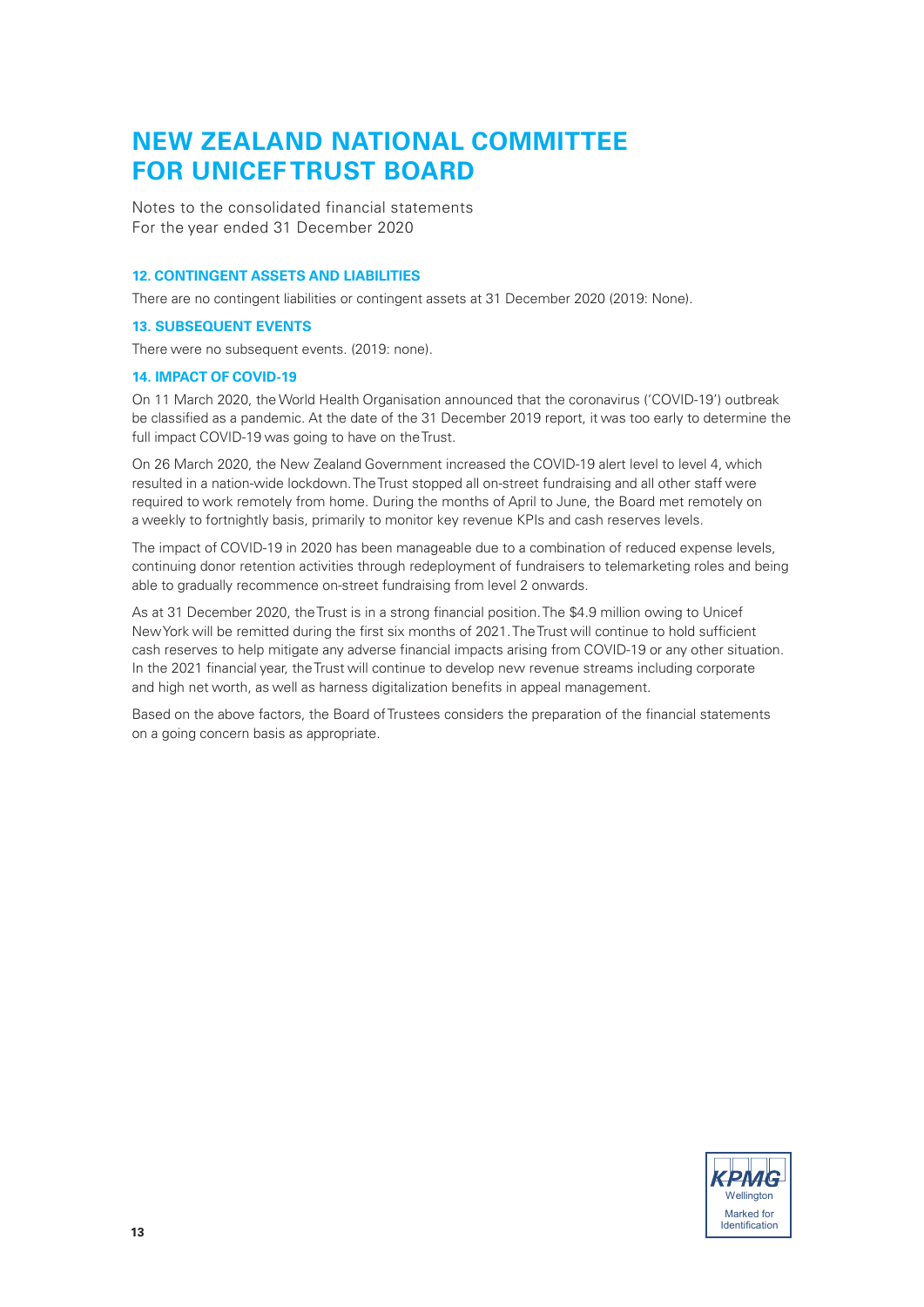

# Independent Auditor's Report

To the beneficiaries of New Zealand National Committee for UNICEF Trust Board

#### **Report on the audit of the consolidated financial statements**

#### **Opinion**

In our opinion, the accompanying consolidated financial statements of New Zealand National Committee for UNICEF Trust Board (the 'trust') and its subsidiary (the 'group') on pages 3 to 13:

- i. present fairly in all material respects the Group's financial position as at 31 December 2020 and its financial performance and cash flows for the year ended on that date; and
- ii. comply with Public Benefit Entity Standards Reduced Disclosure Regime (Not For Profit).

We have audited the accompanying consolidated financial statements which comprise:

- the consolidated statement of financial position as at 31 December 2020;
- the consolidated statements of comprehensive revenue and expense, changes in equity and cash flows for the year then ended; and
- notes, including a summary of significant accounting policies and other explanatory information.



We conducted our audit in accordance with International Standards on Auditing (New Zealand) ('ISAs (NZ)'). We believe that the audit evidence we have obtained is sufficient and appropriate to provide a basis for our opinion.

We are independent of the group in accordance with Professional and Ethical Standard 1 International Code of Ethics for Assurance Practitioners (Including International Independence Standards) (New Zealand) issued by the New Zealand Auditing and Assurance Standards Board and the International Ethics Standards Board for Accountants' International Code of Ethics for Professional Accountants (including International Independence Standards) ('IESBA Code'), and we have fulfilled our other ethical responsibilities in accordance with these requirements and the IESBA Code.

Our responsibilities under ISAs (NZ) are further described in the auditor's responsibilities for the audit of the consolidated financial statements section of our report.

Other than in our capacity as auditor we have no relationship with, or interests in, the group.

#### **Use of this independent auditor's report**  $\bullet \bullet \bullet$

This independent auditor's report is made solely to the beneficiaries as a body. Our audit work has been undertaken so that we might state to the beneficiaries those matters we are required to state to them in the independent auditor's report and for no other purpose. To the fullest extent permitted by law, we do not accept or assume responsibility to anyone other than the beneficiaries as a body for our audit work, this independent auditor's report, or any of the opinions we have formed.